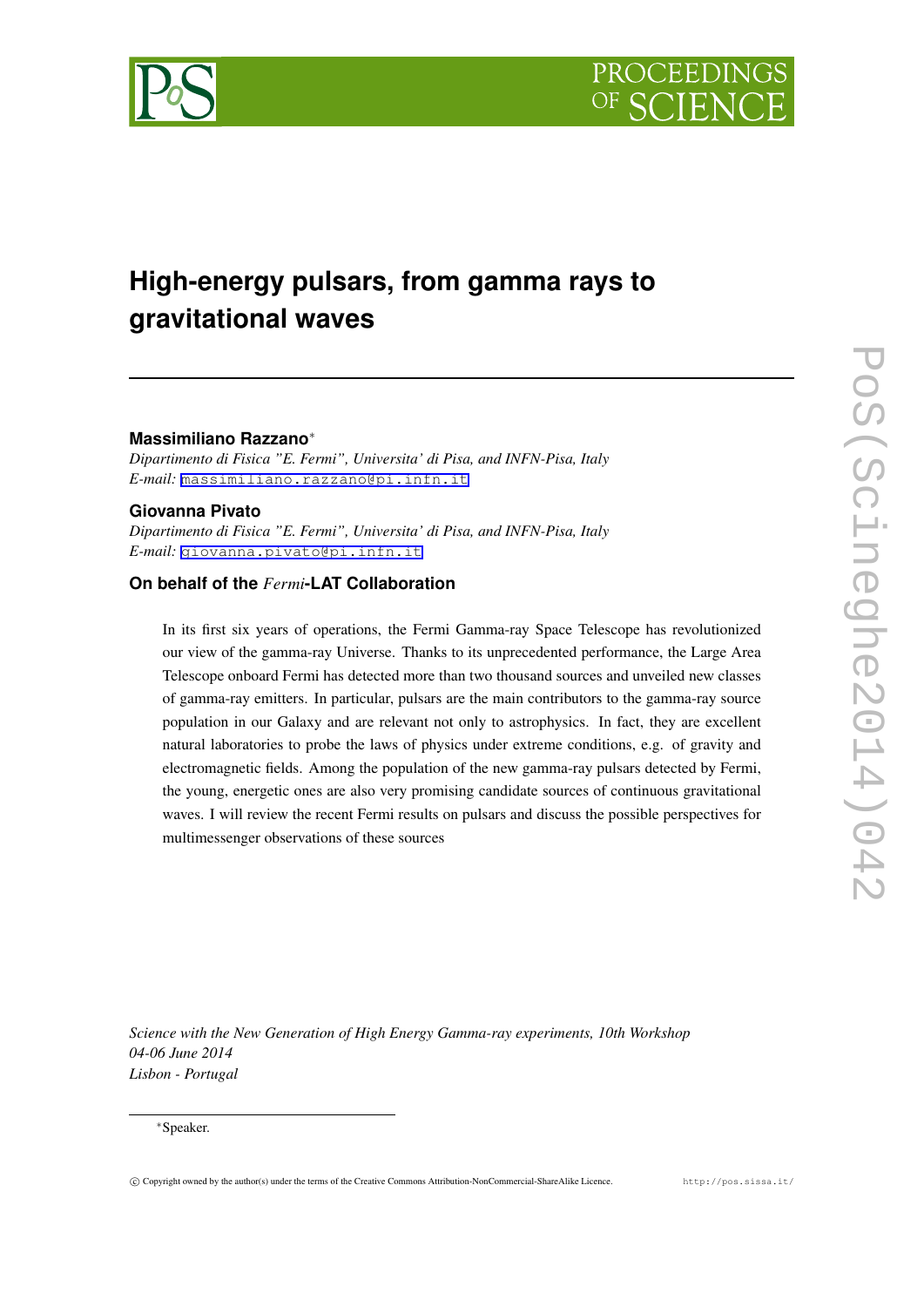## 1. Introduction

Since its launch in June 2008, the *Fermi* Large Area Telescope (LAT) has dramatically changed our view of γ-ray pulsars. The LAT is a pair-conversion telescope consisting of a silicon tracker, an electromagnetic calorimeter and a segmented anticoincidence detector [\[6\]](#page-7-0). It detects  $\gamma$  rays from 20 MeV to more than 300 GeV, covering also the energy range from 10 GeV to 100 GeV, that was largely unexplored by previous  $\gamma$ -ray telescopes. The main improvements with respect to its predecessor, the EGRET experiment onboard the *Compton* Gamma Ray Observatory, are a large effective area ( $\sim 8000 \text{ cm}^2$  at 1 GeV on-axis), a sharp Point Spread Function (PSF,  $R_{68\%} \sim 0.6^{\circ}$ at 1 GeV on-axis), a large field of view (*∼*2.4 sr), and excellent absolute timing (*<* 1 <sup>µ</sup>s). These features lead to an improvement in sensitivity of a factor of *∼*20 with respect to EGRET. The *Fermi* observatory is in a low-altitude orbit with a period of *∼*95 minutes: this orbit, combined with the survey-based observing strategy, guarantees complete coverage of the full sky every 2 orbits, i.e. *∼*3 hours. Among the <sup>γ</sup>-ray sources detected by the LAT, pulsars are the most numerous in our Galaxy. In about 6 years of observations, ~160 γ-ray pulsars have been detected, 117 of them included in the Second *Fermi* LAT catalog of γ-ray pulsars[\[1\]](#page-6-0)[2PC]. These sources are almost evenly divided in three subgroups: 1) young, radio-loud pulsars, 2) young, radio-quiet objects, and 3) radio-loud millisecond pulsars. γ rays are powerful probes to understand the physics of the pulsar machine. First of all, the γ-ray domain is where the bulk of the electromagnetic radiation is emitted: in comparison, only a tiny fraction is emitted as radio waves. Furthermore, γ rays are emitted along magnetic field lines with a small pitch angle, allowing for a precise tracking of the geometry of the magnetosphere. Also, the  $\gamma$ -ray emission beam differs from the radio one. This means that  $\gamma$  rays can be used to map different populations of radio-loud and radio-quiet pulsars in the Galaxy. Finally, neutron stars are the endpoint of stellar evolution, and the study of these remnants of massive stars is closely linked to that of the pulsar wind nebula and supernova remnant cosmic-ray accelerators with which they are sometimes co-located. With the continuous detection of more γ-ray pulsars, the LAT is thus contributing to a better understanding of the pulsar contribution to the stellar population of the Galaxy.

#### 2. Pulsar searches with *Fermi* LAT

Due to its less precise angular resolution compared to X-ray, optical and radio telescopes, it is not easy to identify pulsars only using spatial coincidence. For this reason, alternative approaches had to be developed to successfully find γ-ray pulsars. Currently, three main ways are available: 1) for pulsars already known at other wavelengths (e.g. radio), phase folding the  $\gamma$  rays to check if they are modulated at the same rotation frequencies as seen in radio , 2) blind searches and 3) blind searches over a limited parameter space, exploiting the existing information from observations at other wavelengths (e.g. optical or X-rays).

Blind searches 2) and 3) are particularly challenging because  $\gamma$  rays are extremely sparse and the LAT detects a pulsed photon every millions of rotational periods for the weakest radio pulsars detected. The search over long datasets makes the Fourier-based techniques impractical because of the large amount of CPU time needed. To reduce this problem, the *time-differencing technique* was developed [\[5\]](#page-7-0). It is based on computing the Fast Fourier Transform of the differences between the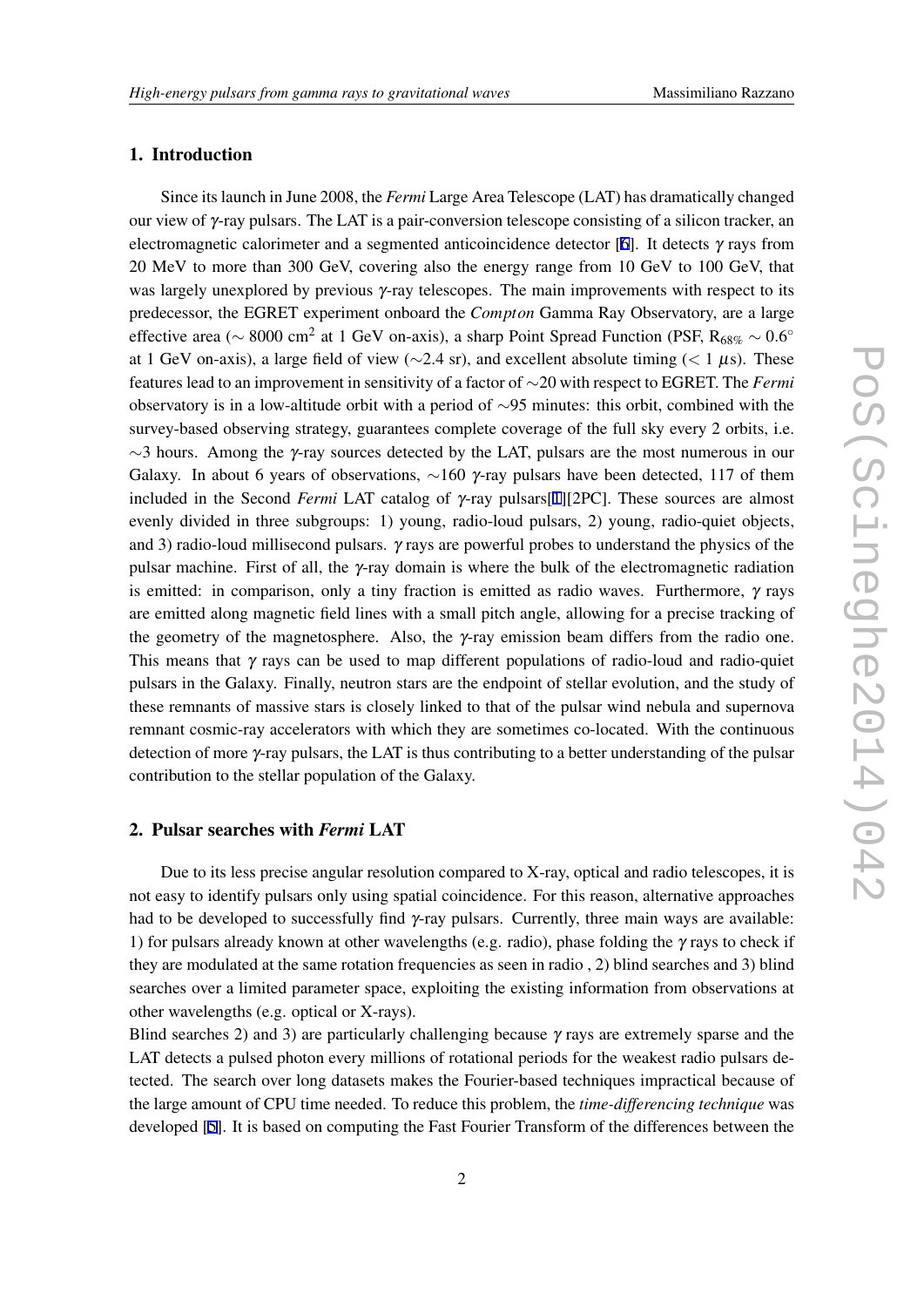$\gamma$ -ray arrival times in a sliding window whose width can be as large as the entire data epoch. The blind searches are even more challenging for binary pulsars, the case for many Millisecond Pulsars (MSPs). A full search over the 6 Keplerian parameters is extremely challenging and unfeasible for the current computing facilities. But even in the case of isolated MSPs, positional uncertainties become more relevant with increasing rotation frequency: the typical tolerance, using several years of data, is of the order of an arc second. These reasons show why blind searches for MSPs are particularly challenging.

To overcome these problems, observations at other wavelengths are particularly valuable. For instance, X-ray observations can be used to pinpoint a point-like counterpart and reduce the uncertainties related to the position. Moreover, optical observations of the stellar companion of MSPs can help to constrain the orbital parameters of the binary system, thus reducing the phase space for the search. This approach has been successful for the discovery of PSR J1311–3430 [\[15](#page-7-0)]. This source is an example of "black widow", i.e. an eclipsing binary MSPs with very compact, circular orbit where the pulsar wind is ablating its low-mass stellar companion [\[18](#page-7-0)].

## 3. Models for γ-ray emission

One of the main objectives of the study of pulsars is to understand what is the mechanism that explains γ-ray emission. Although high-energy radiation indicates the presence of high energy charged particles, it is not clear where the particles get accelerated. One possibility is to consider vacuum gaps, where the electric fields of the magnetospheric plasma is not screened, and particles can therefore be accelerated.

Three classes of models emerged according to the location of the emission region. The Polar Cap (PC) models [[9](#page-7-0)] assume that charge acceleration takes place in the polar cap, and the radiation comes from low altitudes above the polar caps of the neutron star. The emitted  $\gamma$  rays can be absorbed in the high-intensity magnetic fields above the poles, creating a sharp, super-exponential cutoff in the energy spectrum.

The second group of emission models require that the emitting region comes from the outer magnetosphere, in particular in the Outer Gaps (OG) or in the Slot Gap/Two Pole Caustic (SG/TPC) models. The OG model [[17\]](#page-7-0) posits outer-magnetospheric gaps reaching from the null charge surface (i.e.  $\Omega \cdot B = 0$ ). According to the SG/TPC models [\[4\]](#page-6-0), particles can be accelerated and emit radiation from the surface up to the light cylinder, i.e. where the co-rotation speed equals the speed of light. Some constraints on these models can be made by looking at the phase-averaged spectrum, in order to understand the emission characteristics. The LAT is sensitive enough to GeV energies to measure the shape of the energy cutoff and distinguish between PC and outer-magnetospheric models. In Figure [1](#page-3-0)b the spectral energy distribution of the Vela pulsar (PSR J0835-4510) is shown: the PC model predicts a sharp turnover at *∼* 10 GeV due to attenuation of the <sup>γ</sup>-ray flux in the magnetic field. Figure [1a](#page-3-0) shows that the spectral change, that happens at *∼* 2*.*9 GeV, is not well reproduce by the PC model, that has to be rejected [[2](#page-6-0)].

## 4. The population of  $\gamma$ -ray pulsars

Figure [4](#page-3-0) shows the state of art of the known  $\gamma$ -ray pulsar population in the second catalog of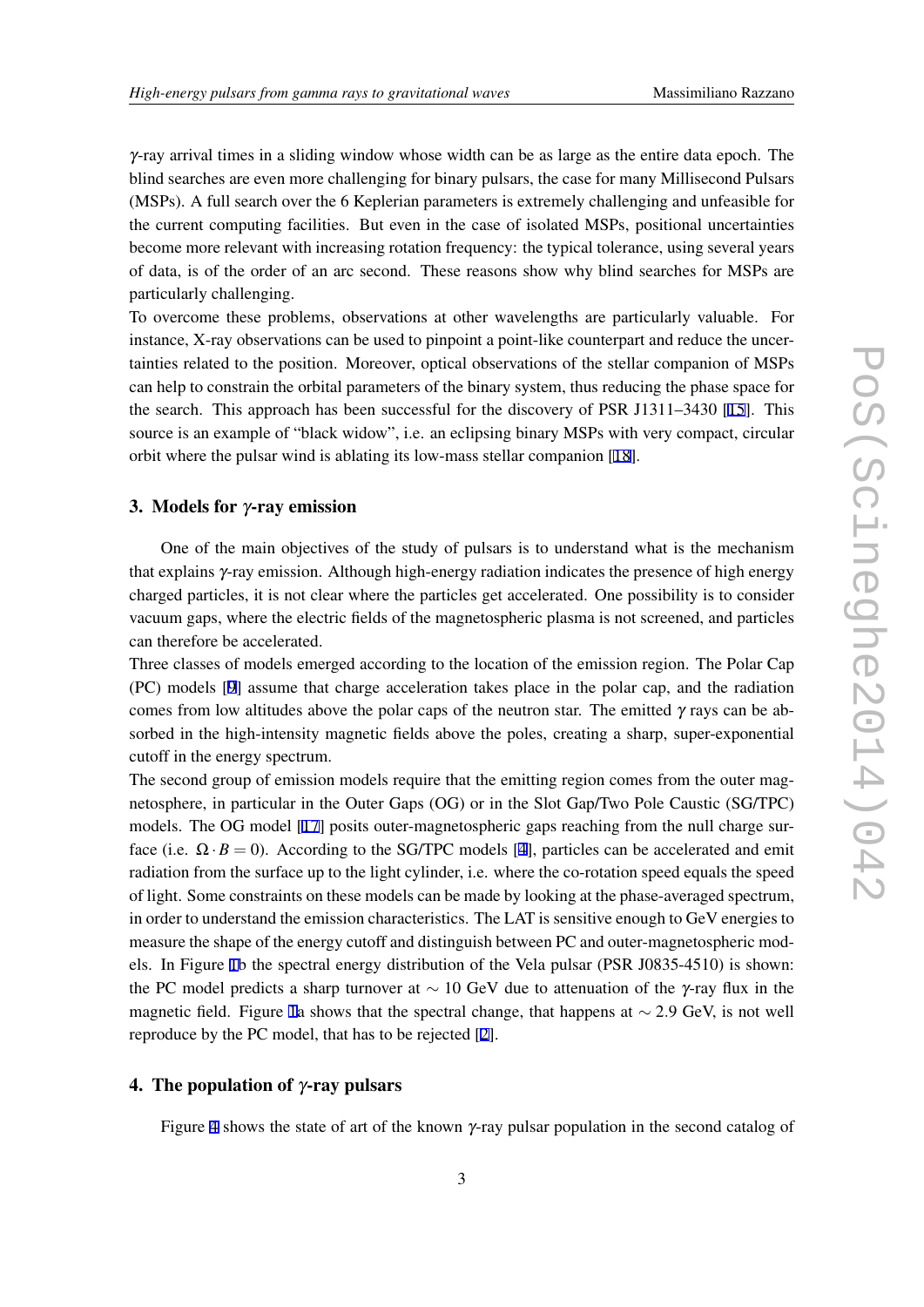<span id="page-3-0"></span>

Figure 1: a) Vela spectrum as observed by EGRET, superimposed with the simulation of two different models (Razzano et al. 2009): the polar cap and the outer magnetosphere. b)Vela spectrum from [\[2](#page-6-0)].



Figure 2: *<sup>P</sup>−P*˙ distribution of the *Fermi* pulsars plotted with the entire radio pulsar sample known today. Lines indicate constant rotational energy loss  $\vec{E}$ , surface B field, and characteristic age. From [[1\]](#page-6-0).

*Fermi* pulsars (2PC). The plot shows a clear separation between radio-quiet pulsars, dominating the range from 10<sup>33</sup> to 10<sup>35</sup> erg s*−*<sup>1</sup> , and radio-loud pulsars, with spindown power *E*˙ *>* 10<sup>37</sup> erg s*−*<sup>1</sup> . The presence of a separate, older, population of Millisecond Pulsars (MSPs) is evident from the plot in the lower-left corner.

#### 4.1 Light curves and phase-resolved spectra

The study of light curves is crucial to determine the characteristics of a pulsar: *∼* 70% of the young pulsars and *∼* 60% of the MSPs have two peaks (a leading peak P1 and a trailing P2) and that the ratio P2/P1 of the peak amplitudes increase with energy, indicating an harder second peak [[7](#page-7-0)]. Young pulsars and MSPs have a P1 γ-ray peak that lags with respect to the radio counterpart: this lag is greater for MSPs than for isolated neutron stars, indicating that a smaller magnetosphere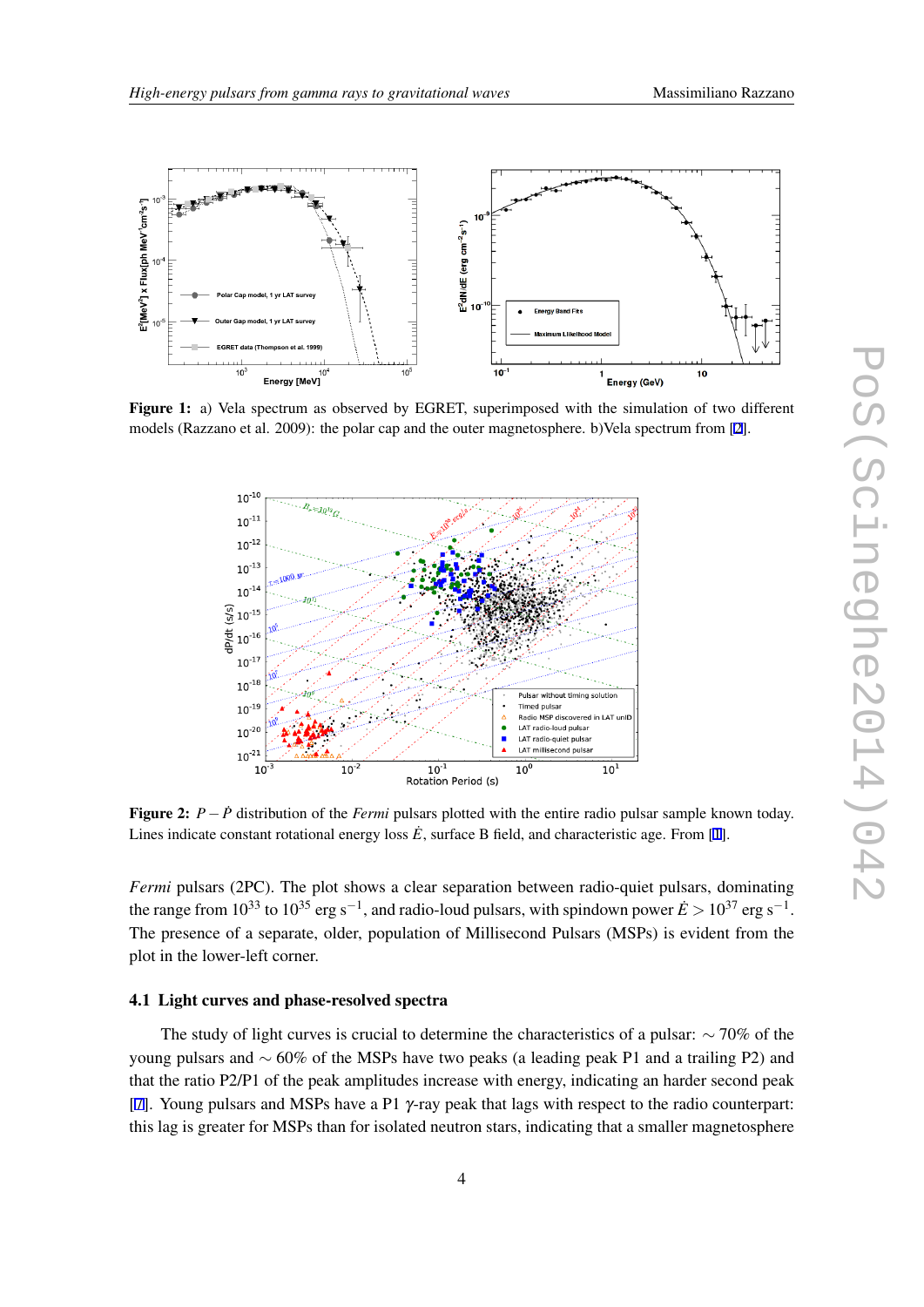implies a stronger aberration of the radio pulses. Other peculiar characteristics of MSPs are the γ-ray peaks aligned with radio peaks or leading it. According to the caustic interpretation of the peaks, photons come from different altitudes and arrive at the observer at the same time due to aberration and other relativistic effects.

Furthermore, phase-resolved spectra are of great interest for pulsars and help to sample a number of different local conditions such as magnetic field and curvature radius.

#### 4.2 Pulsar glitches

Glitches, i.e. sudden increases of the rotational frequency, are a still debated and not wellunderstood phenomenon in pulsars. A possible explanation of these events is the transfer of angular momentum between a solid crust and a more rapidly rotating component present in the inner part of the neutron star [[12\]](#page-7-0). In order to study these phenomena, the monitoring capability of *Fermi* to catch glitches on the fly and to characterize all the phases is of crucial importance.

An example of the signature of a glitch is shown in figure 3: in this plot, the phase changing is evident in the changing of position of the peak in the phase-time plot.



Figure 3: Phase-time diagram of the pulsar J0007+7303 showing the typical signature of a glitch. From [[12\]](#page-7-0)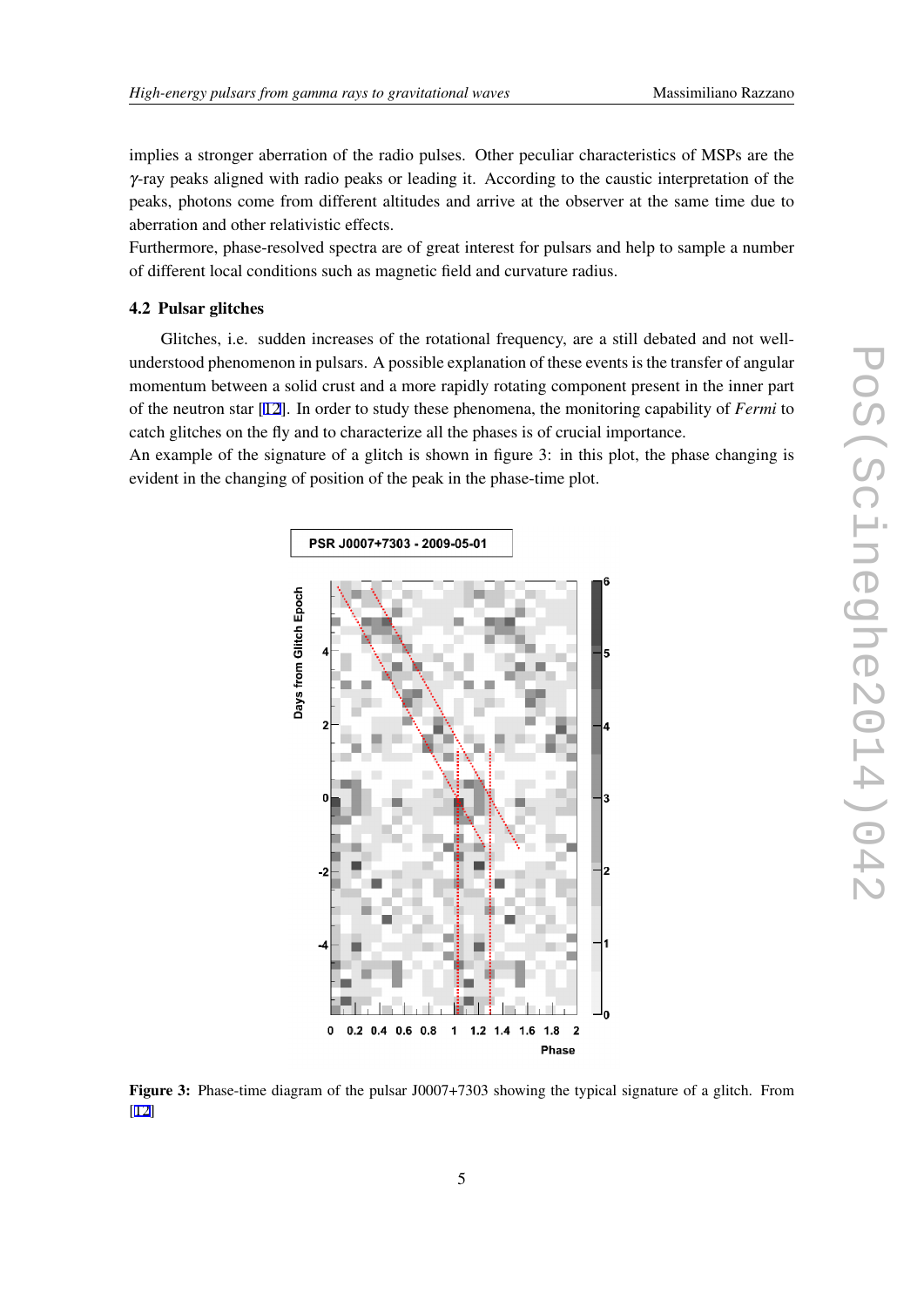#### 4.3 Pulsar variability

It has been taken as an axiom that pulsars are steady in  $\gamma$  rays on timescales longer than the longer than the days or weeks that it takes for the LAT to detect a signal. However, *Fermi* LAT unveiled two pulsars showing mode changes, namely PSR J2021+4026 in the Gamma Cygni Supernova Remnant and PSR J1023+0038, considered the "missing link" between pulsars and Xray binaries. PSR J2021+4026 showed a decrease in flux in less than a week, simultaneous with an increase in the spin-down rate. During this event, a change in light curve and spectrum has been observed. Mode changes and intermittent behavior are known for radio pulsars, but the one of PSR J2021+4026 is of crucial importance because it is the first in  $\gamma$  rays.

The origin of this behavior is still debated but a possible explanation is that the change in pulsed



**Figure 4:** a) From top panel down: energy flux  $(E > 1 \text{ GeV})$  divided into 30 day bins for J2021+3651, SNR G78.2+2.1, and J2021+4026. The first two sources are shown to prove the non-contamination of Gamma Cygni dataset: the variation in flux is only visible for J2021+4026, so it is not an artifact due to contamination of other objects. The gray bands show the average source fluxes for all data. Bottom two panels: for J2021+4026,  $f + k \cdot time$  (MJD) is reported, with frequency  $f$  and  $k = 6.9^{-8}$  Hz day<sup>-1</sup>, and frequency derivative  $\dot{f}$ , vs. time, from the periodicity search in 60 day windows. From [\[3](#page-6-0)]. From [\[19](#page-7-0)].

 $\gamma$ -ray emission is due to a change in geometry or charge currents in the magnetosphere that led to a shift of magnetic field inclination or effective current [\[3\]](#page-6-0).

#### 5. Pulsars and gravitational waves: a multimessenger approach

The existence of gravitational waves (GWs) was confirmed in an indirect way in 1974 by the observations of PSR B1913+16 made by Russel Hulse and Joseph Taylor. This object is a binary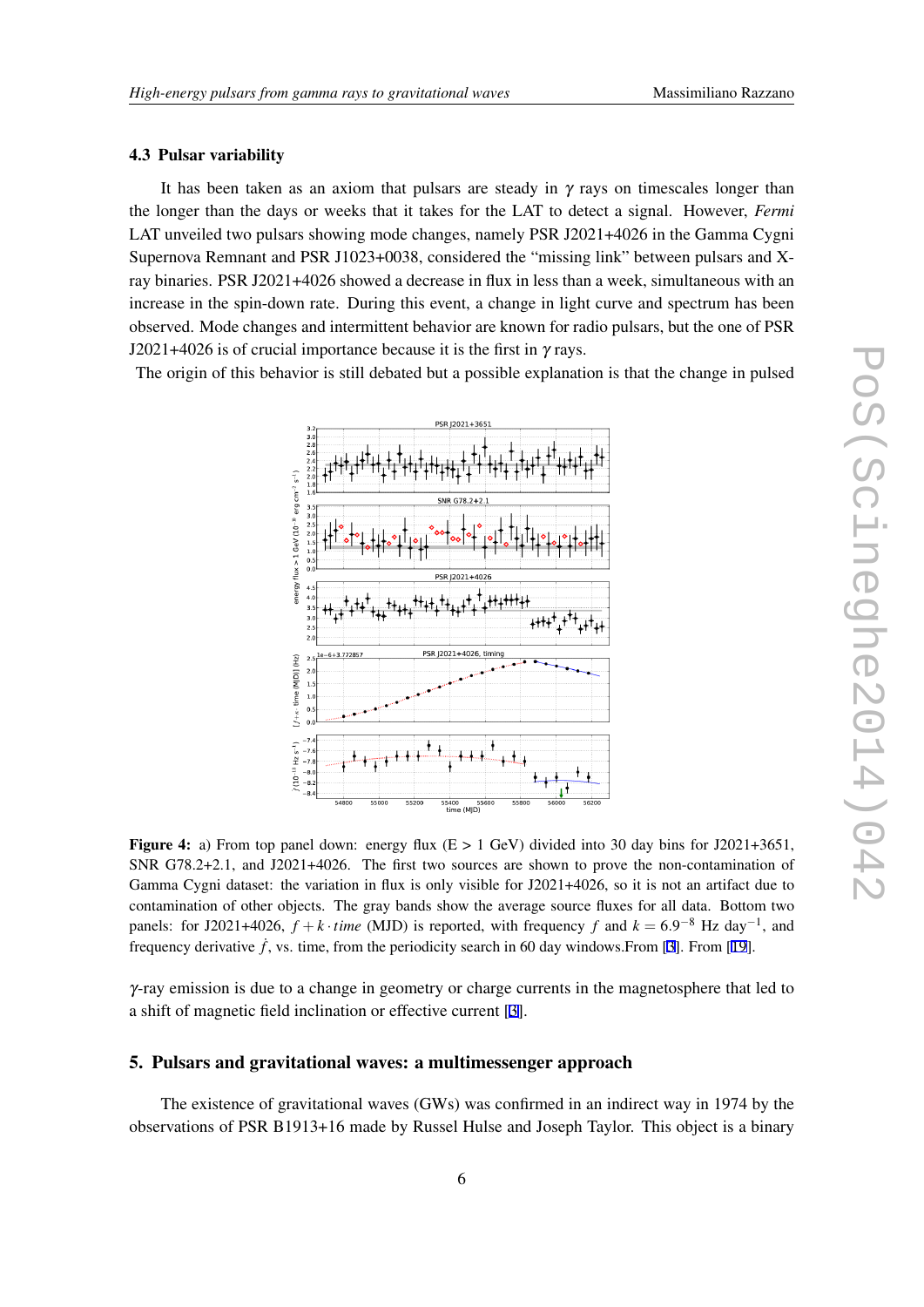<span id="page-6-0"></span>system composed of a 59-ms pulsar and a neutron star, and its orbit is 7.7 hours. Observations shows that the evolution of the period of the orbits is in agreement with the energy loss due to the emission of gravitational waves. However, this binary pulsar provides an indirect way of detecting gravitational waves (GWs). A direct detection is still to come, but it may become reality in the near future thanks to the second-generation interferometers Virgo and the Laser Interferometer Gravitational Observatory (LIGO). Virgo is located in Cascina, near Pisa, and has 3-km long, while LIGO consists of two twin, 4-km long, Interferometers located in Hanford, WA and Livingston, LA. The most promising sources of gravitational waves are mergers of compact objects, like neutron stars and/or black holes. However, continuous, periodic gravitational waves are expected from asymmetric pulsars. Pulsars are thus a perfect target for multi-messenger observations. In fact, gravitational radiation teaches us a lot about the distribution of the mass of the neutron star, while the electromagnetic observations are crucial to investigate the physics of pulsar magnetospheres. In this multimessenger context many *Fermi* pulsars are young and energetic so they are good candidates to detect GWs. In addition *Fermi* has a continuous monitor of the sky, providing timing solution of pulsars, the radio-quiet ones. Further information, in the lower frequencies, are provided by the timing arrays. According to some theoretical models, also pulsar glitches are potential candidate sources of gravitational waves, although the signal may be too small to be detected.

#### 6. Conclusions

Pulsars are among the most powerful and eclectic objects in the Universe, and they are natural laboratories to probe fundamental physics and are of crucial importance to understand emission processes. They are the major contributors to the  $\gamma$ -ray population of the Galaxy and their diversity can offer a viable way to constrain models of neutron star magnetosphere. They are important not only for a better knowledge of the physics mechanism for the production of the emission, but also they are possible targets for advanced gravitational interferometers in the coming era of gravitational astronomy.

## Acknowledgements

The *Fermi* LAT Collaboration acknowledges support for LAT development, operation and data analysis from NASA and DOE (United States), CEA/Irfu and IN2P3/CNRS (France), ASI and INFN (Italy), MEXT, KEK, and JAXA (Japan), and the K.A. Wallenberg Foundation, the Swedish Research Council and the National Space Board (Sweden). Science analysis support in the operations phase from INAF (Italy) and CNES (France) is also gratefully acknowledged.

## References

- [1] Abdo et al., ApJS, 208, 17, 17 (2003)
- [2] Abdo et al., ApJ, 696, 1084 (2009)
- [3] Allafort et al., ApJL, 777, L2 (2013)
- [4] Arons, ApJ, 266, 215 (1993)